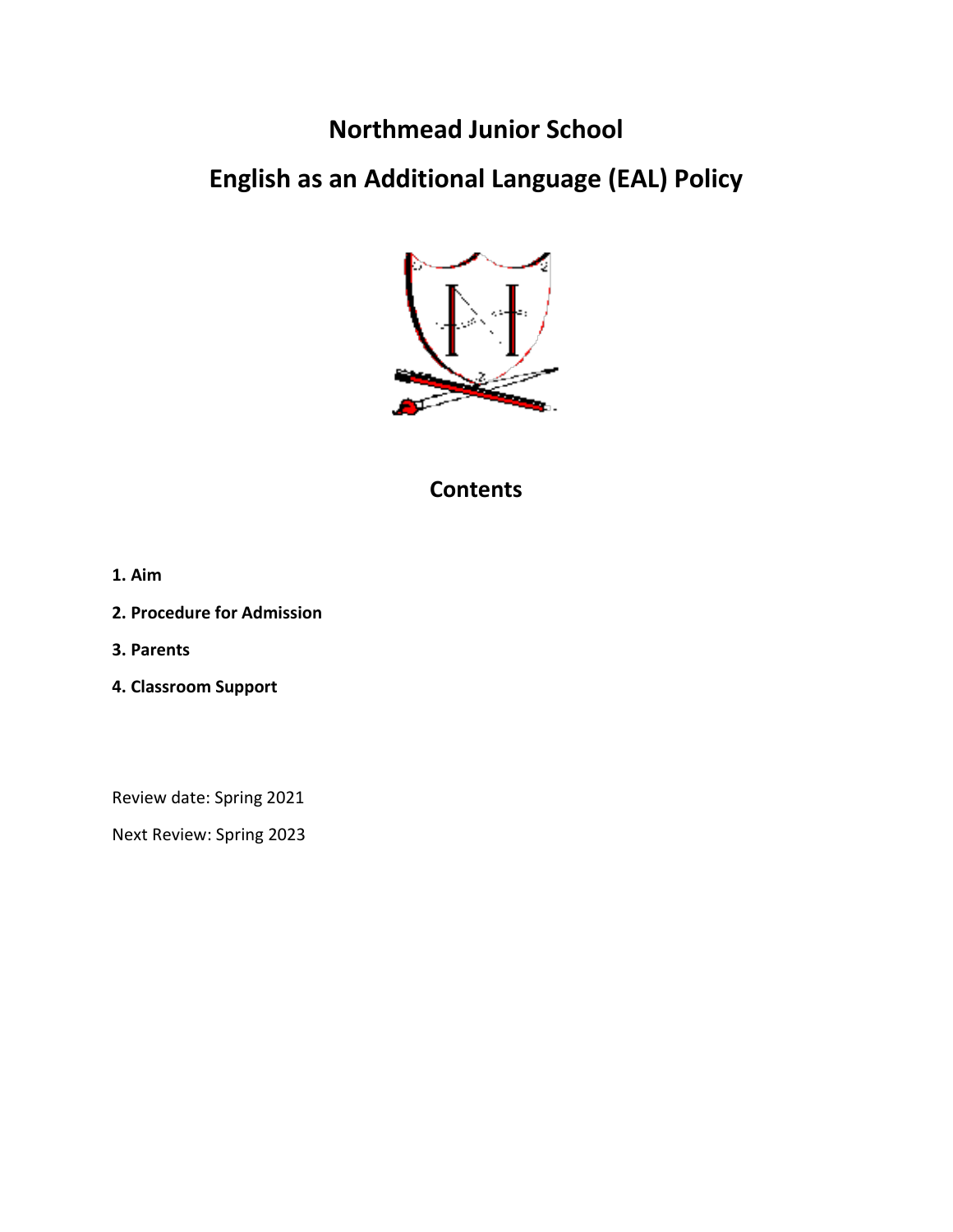#### **1. AIMS**

• To ensure that our school is seen, and accepted, as a fully inclusive school where all pupils, irrespective of race or culture, are accepted and respected.

• To ensure that all EAL pupils are given the necessary support needed to become confident in spoken and written English.

• To ensure that the acquisition of English is not at the expense of the mother tongue with regard to all EAL children.

• To deliver a broad, balanced curriculum which reflects the needs of children for whom English is an additional language.

#### **2. PROCEDURE ON ADMISSION**

The procedures, in many ways, are no different to the system we use for admitting any pupil, but we also ensure that we make the parent aware of the extra support we are prepared to give the child:

- Meeting with parents
- EAL trained LSA support
- Classroom and school buddy
- Dual language texts
- REMA service support if required and necessary
- Withdrawal for extra one to one support if necessary and appropriate
- Opportunity to talk and write in mother tongue
- Acceptance of dress code and cultural differences e.g. legs to be covered during all PE lessons

• Meeting with the caterer to ensure that child is not given food items that they are not supposed to have

- Logging as EAL on Integris
- Contact with previous school if UK based

#### **3. PARENTS**

When a child with EAL first starts at Northmead Junior School, we aim to have a meeting with their family early on so we can get a better idea of how to cater for the child. If the parents don't speak English and we can't find an interpreter, we will send them a simple letter inviting them to the meeting. If necessary, we will suggest bringing an English speaker with them.

We request from the parent as much information as we can about the ethnic origin and mother tongue. We encourage the parents to continue to speak both in the mother tongue and in English when at home with the child. We set out the curriculum of the school and ensure that the parent is made aware of our RE syllabus, any Relationship & Sex Education to be taught and the content of our daily assemblies.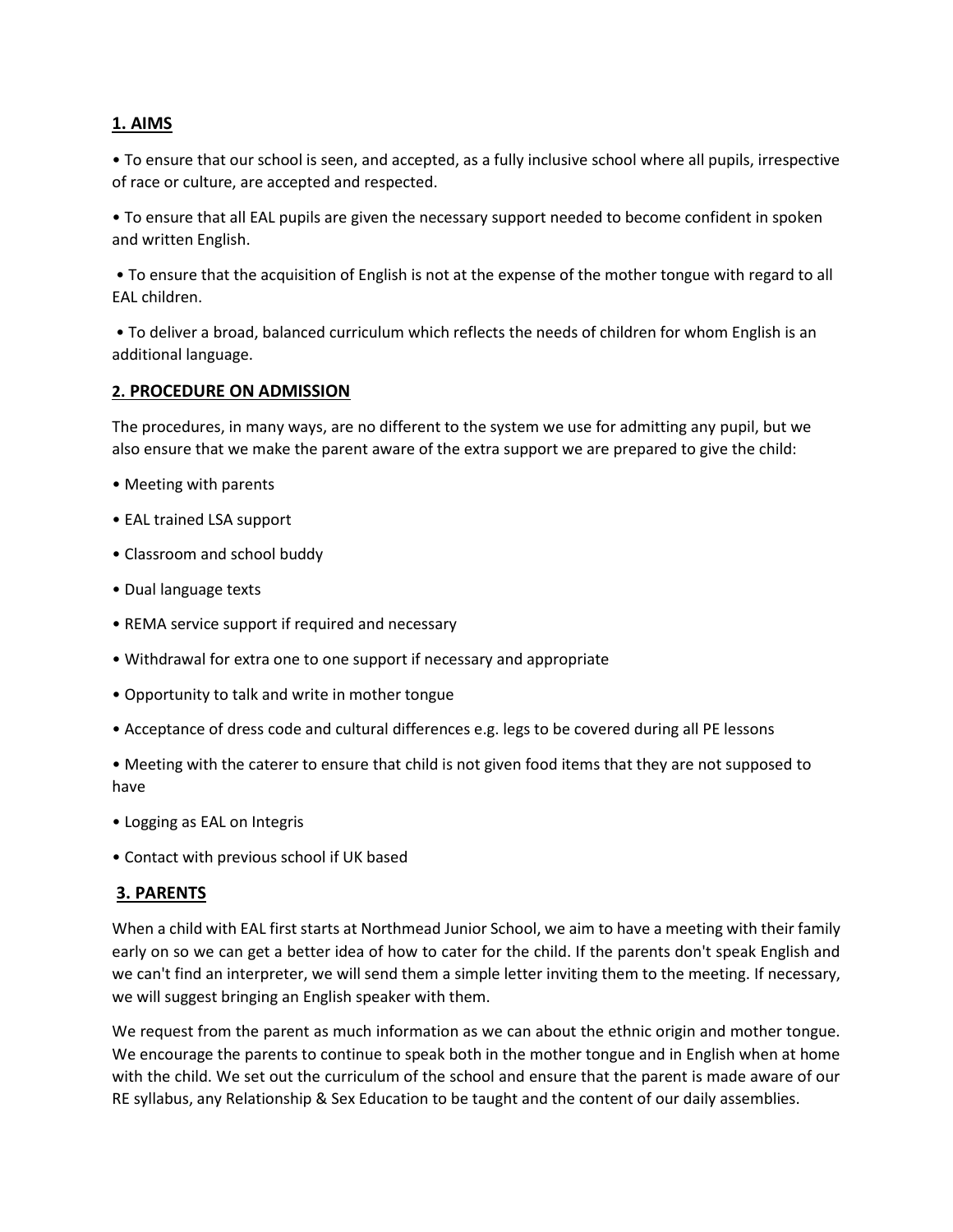We give the parent the opportunity to withdraw their child from these activities and inform them of the alternative arrangements that we are able to provide.

Parents are reminded that information sharing is a two-way process and that we wish to involve them in all aspects of school life. We ask the parent to provide any examples of their language or culture for classroom or general school use. This could involve making labels for the classroom or areas around the school.

Parents will be given additional time with the class teacher once they have been able to assess the child to ensure each person around the child understands their current attainment and how they can best make progress. If required, the SENCO may become involved at this point with an additional support plan to provide targets for the child to realise their full potential. This may be on a short-term basis initially with the aim of the child accessing learning alongside their peers.

#### **4. CLASSROOM SUPPORT**

All children are expected to be fully included in the curriculum. To ensure that EAL pupils feel part of the class and are participating in all areas of the curriculum, it may be necessary to utilise many of the following strategies:

- place an emphasis on collaborative and pair activities where talk is central to the learning
- group the child according to cognitive rather than linguistic ability
- provide labels in mother tongue around the classroom and school
- have dual language materials in the classroom
- have high expectations of EAL learners
- use illustrations, artefacts, relics, and demonstrations to convey concepts
- use story maps, sequencing sheets, cloze procedure, writing frames etc. to support learning
- provide sufficient adult/child interaction for the modelling of English
- provide opportunities for the child to write in mother tongue
- provide child with a list of key words for lesson

• use as much technology (i.e. translators and iPads or computers) as necessary to ensure children are able to access their learning.

#### **CURRICULUM & ENVIRONMENT**

We will create activities that reflect the different backgrounds and cultures of the children at Northmead Junior School and in Britain linked to our school values and British Values. We will endeavour to create activities that will stimulate children with EAL to communicate and talk. Northmead is the key place that they will hear and use English, so it is important we talk to them and integrate them into our school community as quickly as possible. Individual year groups will also encourage specific celebrations relevant to their cohort. For example, Chinese New Year, Diwali.